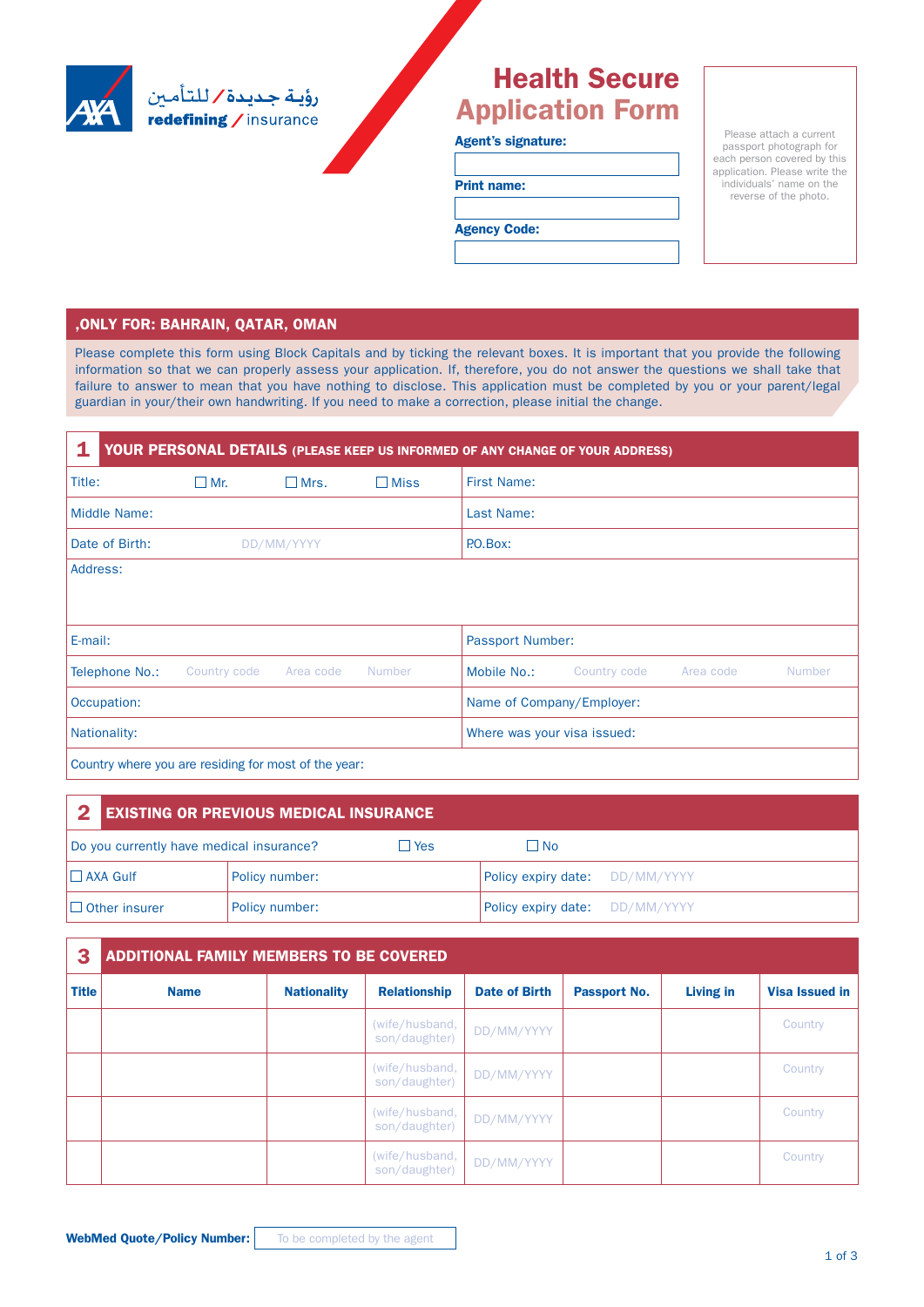## **4** CONFIDENTIAL MEDICAL HISTORY

(Declarations must be made in writing on this application. Verbal declarations WILL NOT be accepted)

Here is your opportunity to tell us about any symptoms, discomfort or medical conditions occurring before your policy starts (whether or not medical advice has been sought). If you declare any symptoms, discomfort, diagnosed medical condition we can include it in your pre-existing condition benefit. If not, we will exclude it entirely.

AXA reserves the right to determine whether a condition existed before your policy began based on our global experience.

Typical examples of the things you should tell us about are varicose veins, allergies, backache, foot disorders (e.g. bunions), piles, gynaecological problems (including any irregularities of menstruation), complications of pregnancy, digestive irregularities, skin problems, trouble with heart, limbs, eyes, 'nerves' etc any ear, nose or throat problems or any pains, swellings, lumps or fever, this list is not exhaustive.

You must also tell us if you are or think you may be pregnant.

|                                                                       | <b>Applicant</b> |           | Family member 1 |           | <b>Family member 2</b> |              | <b>Family member 3</b> |           | <b>Family member 4</b> |           |
|-----------------------------------------------------------------------|------------------|-----------|-----------------|-----------|------------------------|--------------|------------------------|-----------|------------------------|-----------|
| Name:                                                                 |                  |           |                 |           |                        |              |                        |           |                        |           |
| Height (cm):                                                          |                  |           |                 |           |                        |              |                        |           |                        |           |
| Weight (kg):                                                          |                  |           |                 |           |                        |              |                        |           |                        |           |
| Any symptoms or discomfort<br>experienced during the past<br>2 years? | $\Box$ Yes       | $\Box$ No | $\Box$ Yes      | $\Box$ No | $\Box$ Yes             | $\Box$ No    | $\Box$ Yes             | $\Box$ No | $\Box$ Yes             | $\Box$ No |
| Nature of symptoms/<br>discomfort/medical<br>conditions               |                  |           |                 |           |                        |              |                        |           |                        |           |
| Nature of treatment received                                          |                  |           |                 |           |                        |              |                        |           |                        |           |
| When did it start?                                                    |                  |           |                 |           |                        |              |                        |           |                        |           |
| How long did it last?                                                 |                  |           |                 |           |                        |              |                        |           |                        |           |
| Need for any further<br>treatment                                     | $\Box$ Yes       | $\Box$ No | $\Box$ Yes      | $\Box$ No | $\square$ Yes          | $\Box$ No    | $\Box$ Yes             | $\Box$ No | $\square$ Yes          | $\Box$ No |
| Present state of health                                               |                  |           |                 |           |                        |              |                        |           |                        |           |
| Any diagnosed medical<br>conditions during the past<br>5 years?       | $\Box$ Yes       | $\Box$ No | $\Box$ Yes      | $\Box$ No | $\Box$ Yes             | $\Box$ No    | $\Box$ Yes             | $\Box$ No | $\Box$ Yes             | $\Box$ No |
| Nature of symptoms/<br>discomfort/medical<br>conditions               |                  |           |                 |           |                        |              |                        |           |                        |           |
| Nature of treatment received                                          |                  |           |                 |           |                        |              |                        |           |                        |           |
| When did it start?                                                    |                  |           |                 |           |                        |              |                        |           |                        |           |
| How long did it last?                                                 |                  |           |                 |           |                        |              |                        |           |                        |           |
| Need for any further<br>treatment                                     | $\Box$ Yes       | $\Box$ No | $\Box$ Yes      | $\Box$ No | $\Box$ Yes             | $\square$ No | $\Box$ Yes             | $\Box$ No | $\Box$ Yes             | $\Box$ No |
| Present state of health                                               |                  |           |                 |           |                        |              |                        |           |                        |           |

If there is any medical condition falling outside the 5 years period mentioned, in such case you should declare it in good faith.

**Please give details overleaf.** 

Please continue on a separate sheet if necessary for further detailed information.

 If you answered yes to any of the questions mentioned above, please provide us with the latest medical report for the related medical condition.